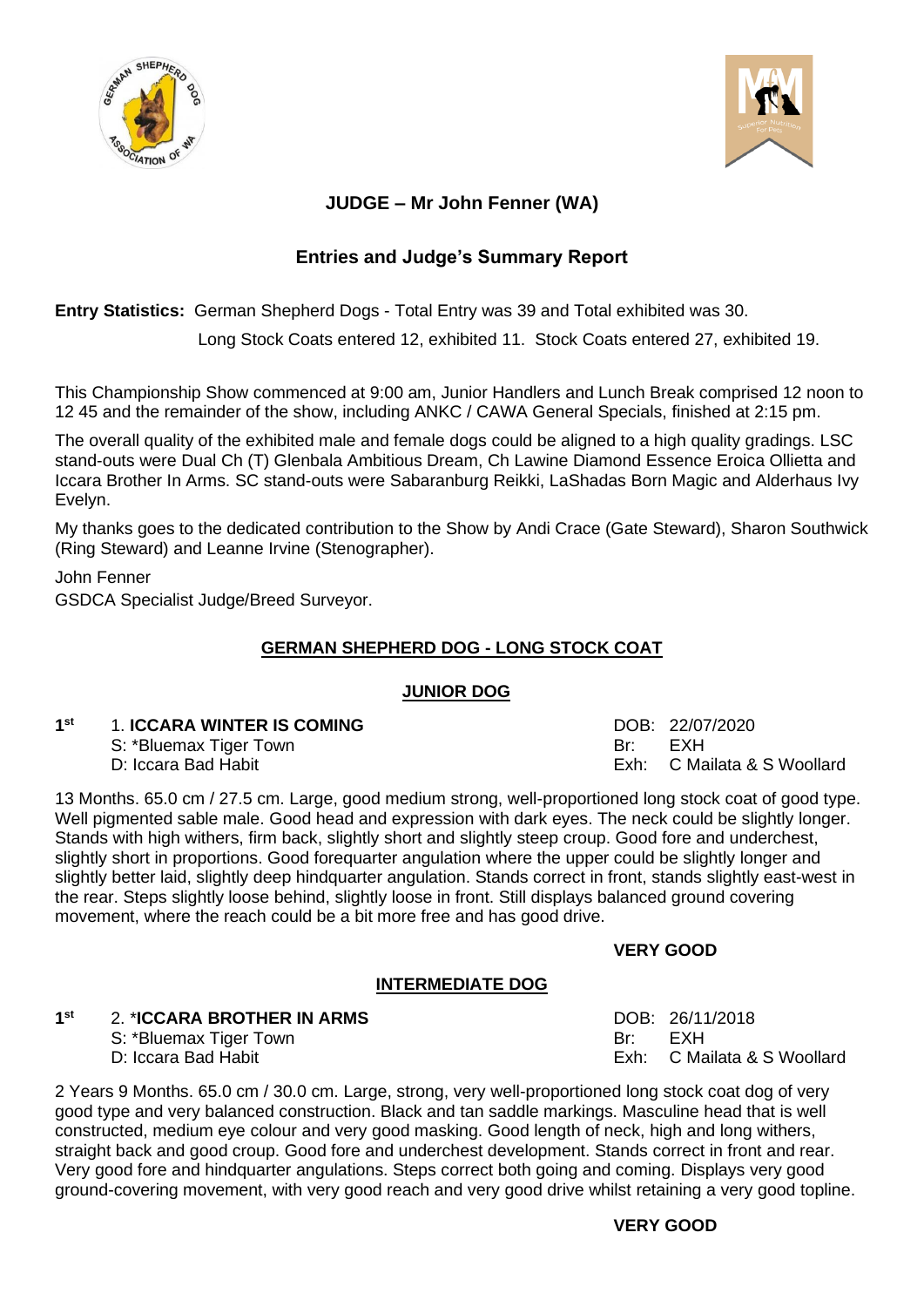#### **1 3. \*SABARANBURG SKYWALKER** DOB: 2/06/2018

- S: \*Seigen Suris Alfie AZ ExM Br: Br: EXH
- D: \*Sabaranburg Purple Haze **Exh:** B & L Lubbock

3 Years 3 Months. 65.5 cm / 30.0 cm. Large, strong, overall very well-proportioned black and tan long stock coat dog of very good type. Very good head and expression with dark eves. Good length of neck. high withers, straight back and good croup. Good fore and underchest. Front legs could be just slightly longer. Very good fore and hindquarter angulations. Steps slightly wide in the rear, steps correct in front. Displays very balanced ground-covering movement, with good reach and powerful drive.

## **EXCELLENT**

## **Challenge Dog \_ 2 \*Iccara Brother In Arms + Reserve Challenge Dog \_ 3 \*Sabaranburg Skywalker**

### **MINOR PUPPY BITCH**

#### **1**st **st** 4. **HAUBERK COLOGNE** DOB: 22/12/2020

- S: Salvatore vom Grafenwald Br: EXH<br>D: Hauberk Vara Br: EXH
- 

## **PUPPY BITCH**

**1 5. ICCARA DESERT ROSE** DOB: 23/08/2020

- S: Kuirau Orlando **Br:** EXH
- 

### **2 6. JENTOL KATCHENS ZEDRA** DOB: 23/10/2020

S: Ch Jentol Angels Dynamo Jack AZ Br: J Boekelman D: Jentol Ginas Katchen AZ **Exh: A Smith** Exh: A Smith

## **JUNIOR BITCH**

#### **1 st** 7. **EROICA OLIETTA (AI)** DOB: 03/04/2020

- S: Kaperville Obsidian Br: K Leonard
- 

16.5 Months. 61.0 cm / 27.5 cm. Large, good medium strong, very well-proportioned long stock coat bitch of very good type. Black and gold saddle markings. Very good head and expression with dark eyes. High withers, straight back, slightly short and slightly steep croup. Good underchest. Good forequarter angulation and good hindquarter angulation. Overall very balanced proportions with good length of legs. Steps correct going and coming, but still needs to mature to absolute firmness. Displays very balanced ground-covering movement, with free reach and powerful drive.

| 2 <sub>nd</sub> | <b>8. HAUBERK FLIGHT RISK</b> | DOB: 22/05/2020 |  |
|-----------------|-------------------------------|-----------------|--|
|                 | S: Iccara Catchthattiger      | Br: EXH         |  |
|                 | D: Hauberk Vara               | Exh: G Connolly |  |

15 Months. 56.0 cm / 26.0 cm. Good medium size, good medium strong long stock coat bitch. Black and gold saddle markings. Very good head and expression. Normal length of neck, high withers, straight back, slightly short and slightly steep croup. Good underchest development for her age. Good forequarter angulations and hindquarter angulations. Steps close and slightly infirm in the rear, steps correct coming. Displays good ground-covering movement, where the reach could be a little more pronounced and the overall effectiveness in gait is still maintained.

## **VERY GOOD**

D: Eroica Humphrey **Exh:** S & N Smith & K Leonard

D: Hauberk Vara **Exh:** G Connolly **VERY PROMISING**

D: Iccara National Treasure **Exh: C Mailata & S Woollard** Exh: C Mailata & S Woollard

## **VERY PROMISING**

## **PROMISING**

**VERY GOOD**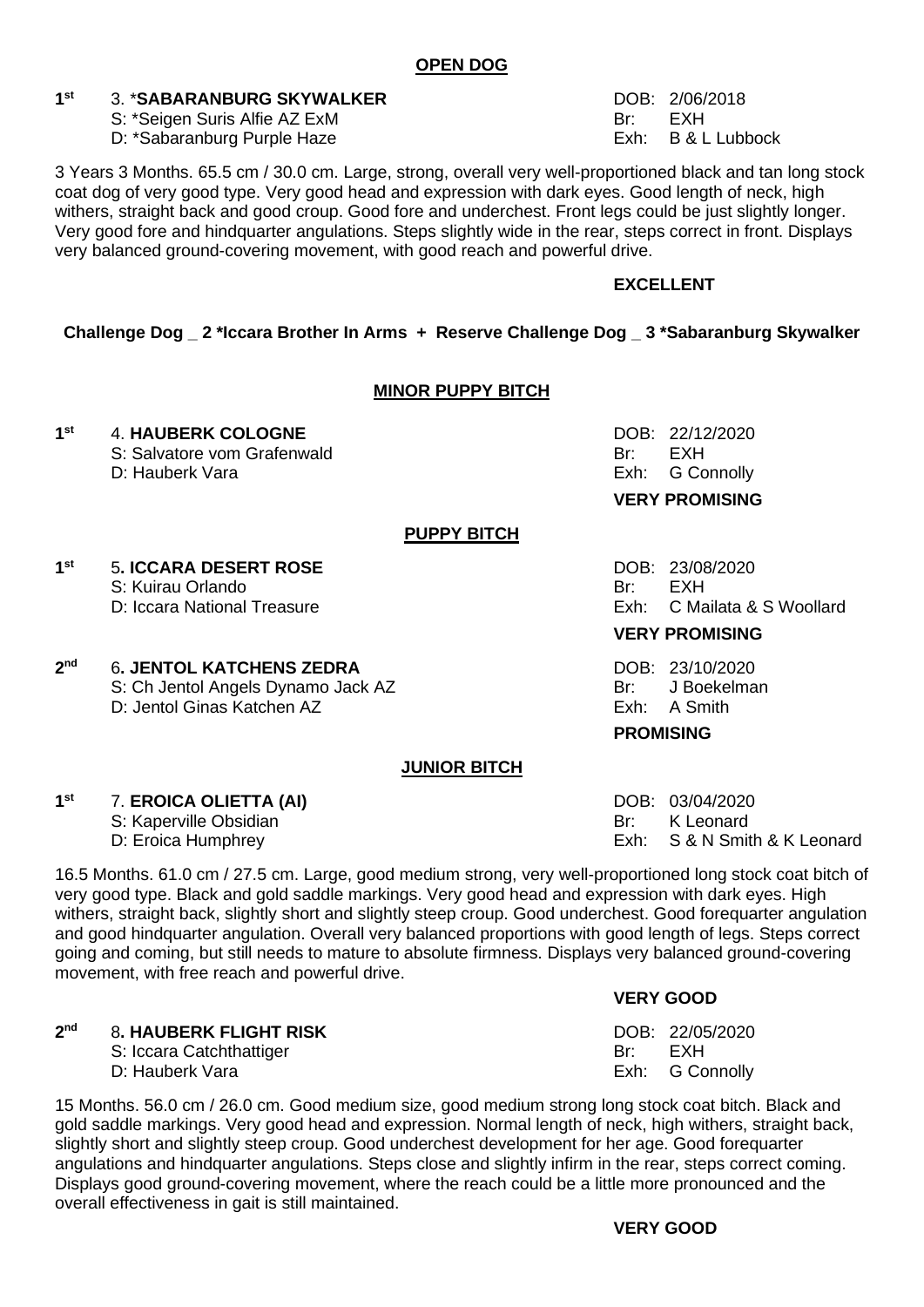#### **3 9. BABYAWN MI GRACIE GRACE** DOB: 19/10/2020

S: Iccara Brother In Arms Br: EXH

D: Seigen Murphy's Ziggy Exh: A Smith

10 Months. 55.5 cm / 25.0 cm. Medium size, medium strong, still well-proportioned long stock coat bitch. Black and gold saddle markings. Feminine head and expression, with good eye colour and where the upper and underjaws should be stronger. Normal length of neck, good withers, straight back, short and steep croup. Good underchest. Good forequarter angulations and slightly extreme hindquarter angulations. Steps slightly wide going and slightly loose coming. Still shows good ground-covering movement, where the reach could be more effective and hold her withers slightly higher.

**GOOD**

## **INTERMEDIATE BITCH**

| 1 <sup>st</sup> | <b>10. *LAWINE DIAMOND ESSENCE AZ</b> | DOB: 23/07/2019 |
|-----------------|---------------------------------------|-----------------|
|                 | S: Iliano von Juvenisty (Imp Ned)     | Br: PR&DJSmith  |

D: Ch Lawine Takira **Exh:** Exh: S Smith

2 Years 1 Month. 59.5cm / 25.5 cm. Well above medium size, strong, well-proportioned long stock coat bitch of very good type. Black and gold saddle markings. Good feminine head and expression. Good length of neck, high withers, firm back and good croup. Good underchest. Very good fore and hindquarter angulations. Steps correct going and correct coming. During movement, shows very good ground-covering gait with very good reach and strong drive, whilst maintaining a very good topline.

## **VERY GOOD**

## **OPEN BITCH**

| 1 <sup>st</sup> | 11. DUAL CH (T) *GLENBALA AMBITIOUS DREAM TSD | DOB: 03/10/2017                       |
|-----------------|-----------------------------------------------|---------------------------------------|
|                 | S: *Djambo vom Fichtenschlag VA (imp Deu)     | Br: G & K Gregory                     |
|                 | D: Ch Glenbala Ambitious Witch                | Exh: I Heard, K Pearce, G & K Gregory |

3 Years 10.5 Months. 61.0 cm / 27.5 cm. Very large, standing on the upper limit of size, long stock coat bitch of very good type and very balanced construction. Black and gold saddle markings**.** Very good head and expression with good eye colour. Good length of neck, high withers, straight, firm back and good croup. Very good underchest. Very good fore and hindquarter angulations. Stands correct front and rear. Steps correct going, where the hocks could be just slightly firmer, and steps correct coming. Displays very good and balanced ground-covering movement, with very good reach and powerful drive whilst maintaining a very good topline. She excels with her desirable sound anatomy, without any extremes.

## **Grading: EXCELLENT**

**Challenge Bitch \_11 \*Glenbala Ambitious Dream + Reserve Challenge Bitch** \_**7 Eroica Ollietta (AI)**

**Best of Breed \_11 \*Glenbala Ambitious Dream + Runner up Best of Breed \_7 Eroica Ollietta (AI)**

**SCR** 12. **ICCARA CHINA DOLL** DOB: 18/03/2018

S: \*Ch Hasenway Major Tom (IID DEU) Ex Br: EXH<br>D: Iccara Julieta Bellissima<br>Bishing Exh: C Mailata / S Woollard D: Iccara Julieta Bellissima **Exh:** C Mailata **Exh:** C Woollard Bellissima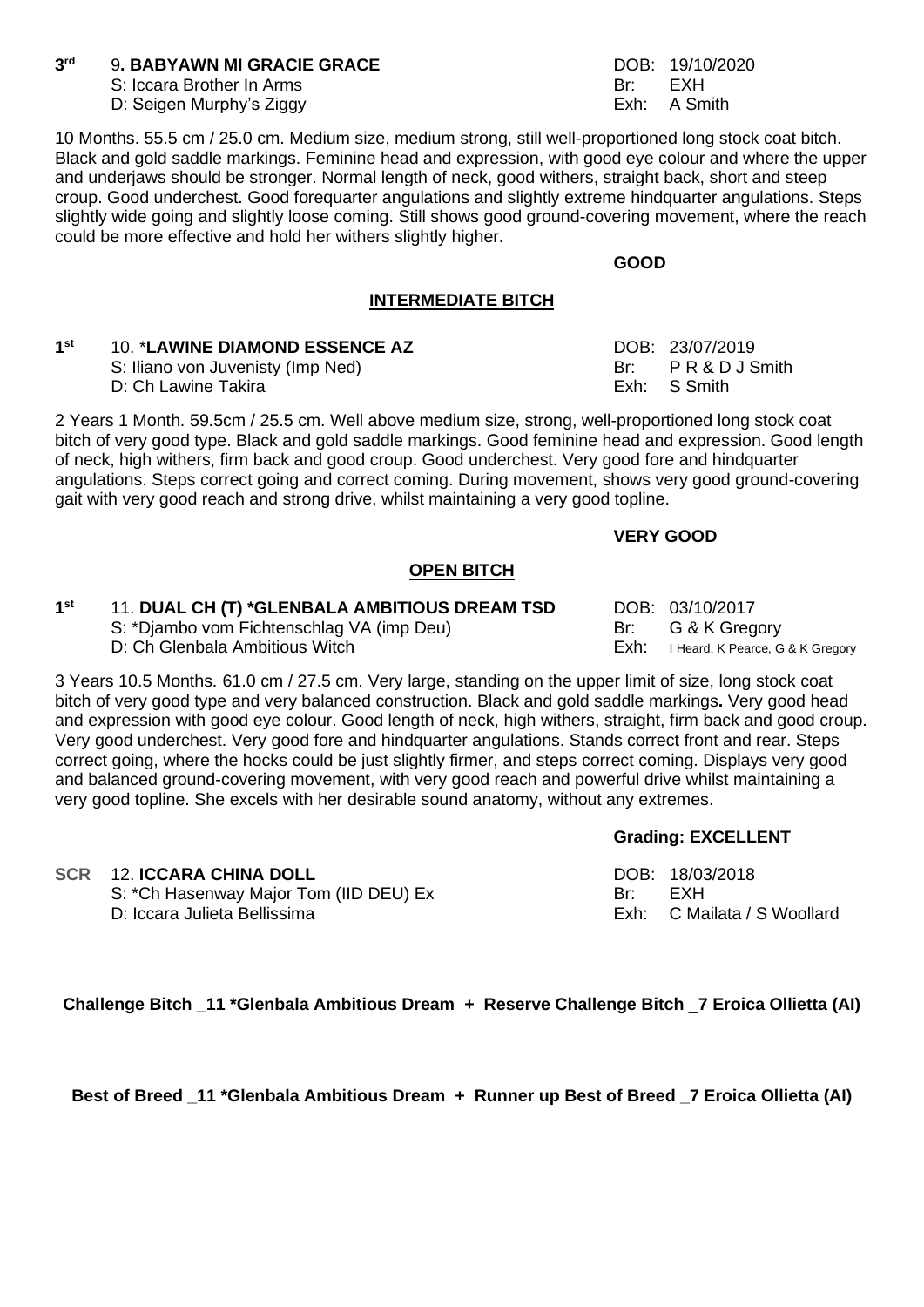## **GERMAN SHEPHERD DOG - STOCK COAT**

### **BABY PUPPY DOG**

| 1 <sup>st</sup> | <b>13. GRANDWEST ONYA CHAMP</b><br>S: *Tyrilbee Quantum Force AZ Ex.<br>D: *Grandwest Bella Mia AZ Ex | Br:<br>Exh: | DOB: 23/02/2021<br>Grandwest<br>D & C Willis                         |
|-----------------|-------------------------------------------------------------------------------------------------------|-------------|----------------------------------------------------------------------|
|                 |                                                                                                       |             | <b>VERY PROMISING</b>                                                |
|                 | <b>MINOR PUPPY DOG</b>                                                                                |             |                                                                      |
| 1 <sup>st</sup> | <b>14. HAUBERK INDEFATIGABLE</b><br>S: Wulkano-Uno von Schnitzerteam<br>D: *Hauberk Hera              | Br:<br>Exh: | DOB: 08/02/2021<br>EXH<br><b>G Connolly</b><br><b>VERY PROMISING</b> |
|                 | <b>INTERMEDIATE DOG</b>                                                                               |             |                                                                      |
| 1 <sup>st</sup> |                                                                                                       |             |                                                                      |
|                 | <b>15. HAUBERK BRUTE FORCE</b>                                                                        |             | DOB: 15/11/2019                                                      |

S: Lamarda Donar Br: EXH

D: Hauberk Lovely Nina **Exh:** G Connolly 21 Months. 65.5 cm / 29.0 cm. Very large, standing near the upper limit of size, strong, very wellproportioned dog of very good type and overall construction. Black and tan saddle markings. Very good head and expression with dark eyes. Good length of neck, high withers, firm back, slightly short and slightly steep croup. Very good underchest proportions. Very good forequarter angulation, where the upper arm could be just slightly longer, and very good hindquarter angulations. Steps slightly close behind and steps correct coming. Displays very good ground-covering movement, with very good and balanced forequarter during movement.

### **VERY GOOD**

### **OPEN DOG**

#### **1 st** 17. **\*SABARANBURG ROSKO** DOB: 03/09/2017

 $2<sub>nd</sub>$ 

S: \*UK Ch Conbhairean Freddie (imp UK) Br: EXH D: \*Boney M vom Bad Waldle IPO2 (imp Deu) Exh: B & L Lubbock

**16. \*SHAYGAR VENETIAN TRU BLU** 

movement, with good reach and powerful drive.

S: \*Giotto di Fossombrone IPO3 (Imp Ita) Ex

3 Years 11.5 Months. 66.0 cm / 30.5 cm. Very large dog standing on the upper limit of size. Very good head and expression and dark eyes. Good length of neck, high withers, straight back. Slightly short and slightly steep croup. Very good underchest proportions. Very good fore and hindquarter angulations. Steps slightly close behind and correct coming. Displays very good ground-covering movement, with very good reach and powerful drive.

### **Grading: EXCELLENT**

| DOB:  | 18/06/2016       |
|-------|------------------|
| Br: . | <b>JAK Smith</b> |
| Exh:  | L Cowell         |

D: \*Shaygar Fallon AZ 5 Years 2 Months. Height: 65.5. cm Depth: 32.0 cm. Critique: Very large, standing on the absolute limit of size, very strong, robust dog of overall balanced construction and very strong substance. Very strong head with dark eyes and good planes of the skull and foreface. Good length of neck, high withers, firm back and with slightly steep croup. Good fore and underchest. Good forequarter angulations, where the upper arm should be just slightly longer, very good hindquarter angulations. Steps slightly close going, and slightly wide coming. Still good ground-covering

| SCR 18. *SALVATORE VOM GRAFENWALD (imp Deu) IPO1 |       | DOB: 12/03/2018 |
|--------------------------------------------------|-------|-----------------|
| S: *Mars von Aurelius IPO2                       | – Br' | M Bauer         |
| D: *Lila v Haus Thalie IPO2                      |       | Exh: PIAlder    |

### **Grading: EXCELLENT**

| DOB: | 12/03/2018 |
|------|------------|
| Br:  | W Bauer    |
| Exh: | P I Alder  |

**Challenge Dog \_17 \*Sabaranburg Rosko + Reserve Challenge Dog \_16 \*Shaygar Venetian Tru Blu**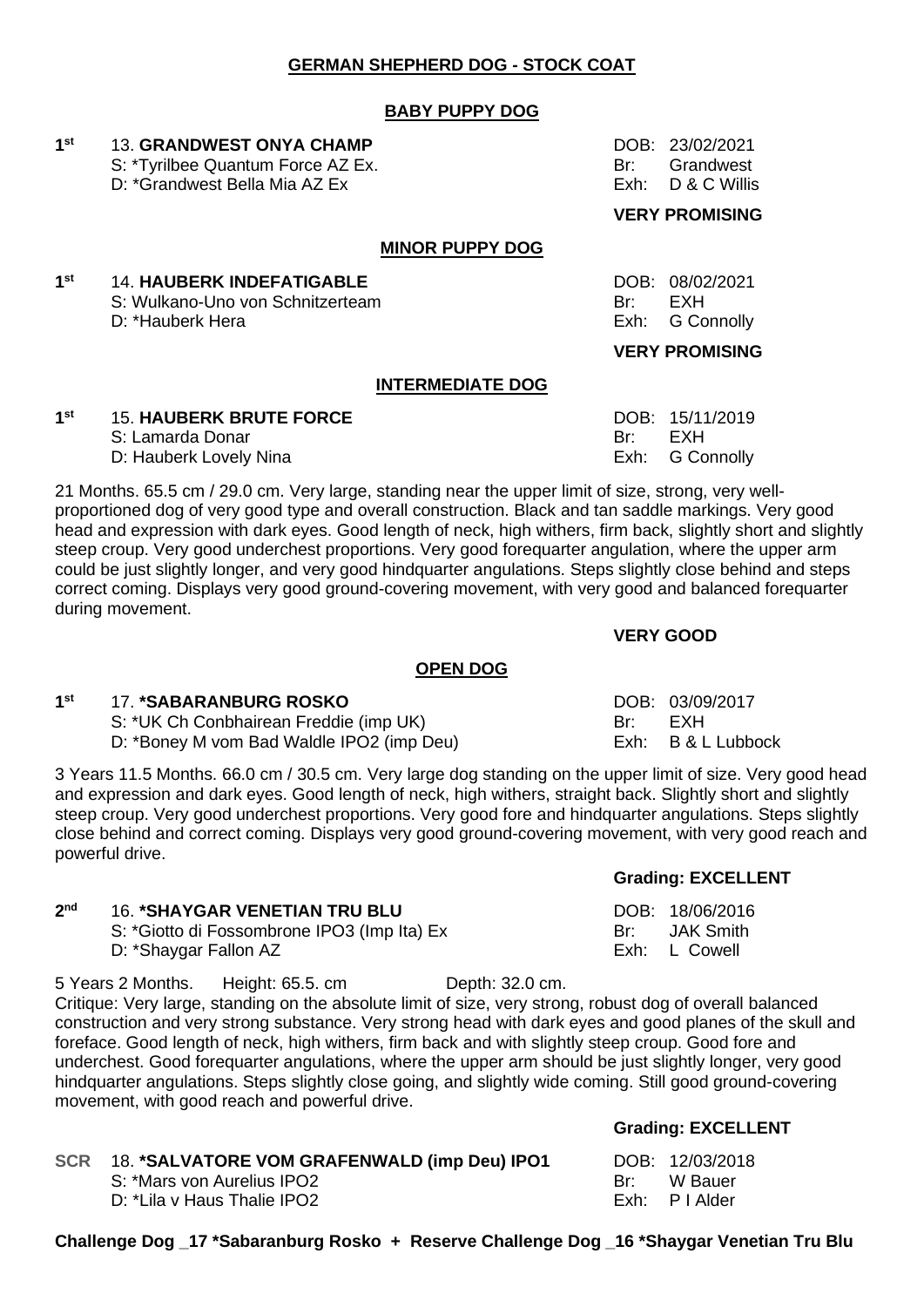#### **1 st** 20. **LASHADAS I AM IMOGEN** DOB: 16/03/2021

- S: \*Salvatore vom Grafenwald (imp Deu) Br: EXH
- D: \*LaShadas Born Magic (AI) example a series of the series of the Series of the Series of the Series of the Series of the Series of the Series of the Series of the Series of the Series of the Series of the Series of the S

#### **2 nd** 21. **ALDERHAUS JADA JITZEE** DOB: 19/04/2021

- S: \*Salvatore vom Grafenwald (imp Deu) Br: EXH
- D: \* Cerrah Pennies From Heaven **Exh: PI Alder** Exh: PI Alder

#### **3 rd** 22. **ALDERHAUS KALENA** DOB: 29/04/2021

- S: \*Salvatore vom Grafenwald (imp Deu) Br: EXH
- D: \*Aimsway Ripepi **Exh:** PI Alder

#### **4 the GRANDWEST OH I LIKA** DOB: 23/02/2021

- S: \*Tyrilbee Quantum Force AZ Ex.<br>D: \*Grandwest Bella Mia AZ Ex. Br: Br: Grandwest Br: Grandwest Bella Mia AZ Ex.
- $D: \triangle^c$ Grandwest Bella Mia AZ Ex

## **MINOR PUPPY BITCH**

#### **1 st** 24. **ALDERHAUS IVY EVELYN (AI)** DOB: 27/11/2020 S: Diango vom Team Panoniansee Br: EXH

D: Grandwest Winsome (AI) exh: P I Alder

#### $2<sub>nd</sub>$ **nd** 26. **LASHADAS HARI SUNSHINE** DOB : 4/2/2021 S: \*LaShadas Amigo Br: Br: EXH

D: LaShadas Whos That Girl **Exh:** S Hosking

## **SCR** 23. **ALDERHAUS INKA EVELYN (AI)** DOB: 27/11/2020

- S: Django vom Team Panoniansee Br: Br: EXH
	- D: Grandwest Winsome (AI) Exh: P I Alder

### **SCR** 25. **WOHLSTAND SWEET INSPIRATION** DOB: 6/1/2021 S: Ch Jentol Angels Danger Man AZ Br: J Boekelman

D: CH Jentol Fantas Unique Style AZ Exh: S J Smith

## **PUPPY BITCH**

### **SCR** 27. **CHEVYVALE BIANNI** DOB: 22/10/2020 S: \*Albata Nicco **Br: EXH**

D: Freevale Irresistibly Yours **Exh:** D Auguste

## **JUNIOR BITCH**

#### **1 SO. HAUBERK COBA** DOB: 22/05/2020

- S: Iccara Catchthattiger Br: EXH
- D: Hauberk Vara **Exh:** G Connolly

## **VERY PROMISING**

## **VERY PROMISING**

## **VERY PROMISING**

## **VERY PROMISING**

## **VERY PROMISING**

## **VERY PROMISING**

15 Months. 59.0 cm / 28.0 cm. Above medium size, strong, very well-proportioned sable bitch of very good type. Very good head and expression with dark eyes and good planes of the skull and foreface. Good length of neck, high withers, firm back and good croup. Very good development of the underchest. Very good fore and hindquarter angulations. Steps correct going and coming. Displays very good groundcovering movement, with free reach and strong drive, whilst maintaining a very good topline.

## **VERY GOOD**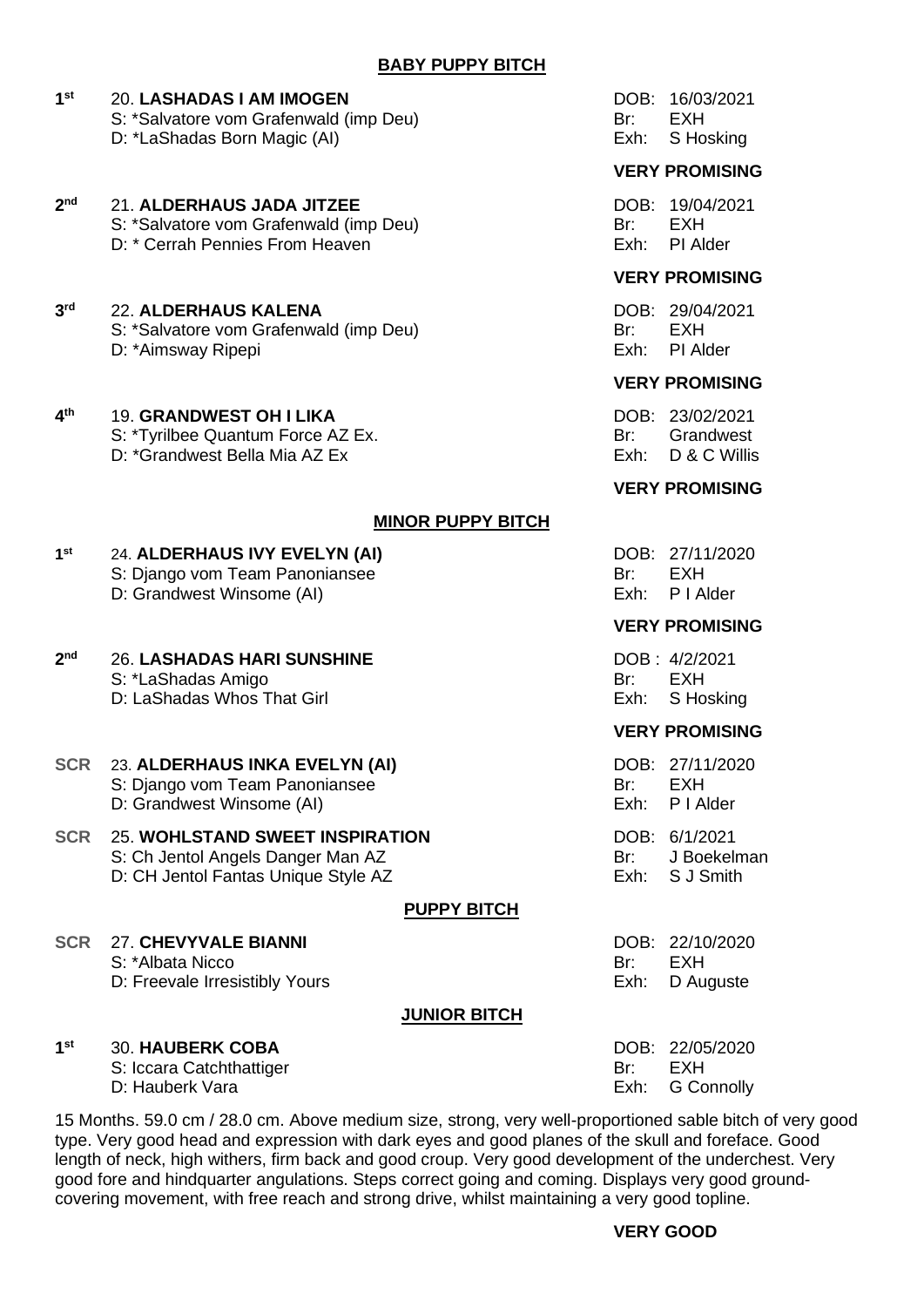#### $2<sub>nd</sub>$ 28. **GRANDWEST LUNAR ECLIPSE** DOB: 02/04/2020

S: \*La Shadas Amigo AZ VG Br: Br: EXH

D: \*Awatea Waratha Blossum AZ Ex Exh: D & C Willis

**VERY GOOD**

16.5 Months. 57.5 cm / 27.0 cm. Medium size. medium strong, very well-proportioned bitch of a very good type. Black and gold saddle markings. Feminine head and expression, with medium eye colour. Normal length of neck, high withers, straight back and good croup. Good underchest. Good forequarter angulations where the upper arm could be slightly longer and better laid. Very good hindquarter angulations. Very good length of legs. Steps correct coming and going. Displays very balanced ground covering movement with good reach and strong drive, whilst retaining a very good topline. Presented slightly out of coat.

|                                                                                                |       | .                                              |  |
|------------------------------------------------------------------------------------------------|-------|------------------------------------------------|--|
| SCR 29. ELKALA ROYAL PEPPER<br>S: *Ch Volscaro Lenton Brae CD RE ET<br>D: Elkala Aryas Game On |       | DOB: 03/04/2020<br>Br: E Kohler<br>Exh: T Cool |  |
| SCR 31. ALDERHAUS HAPPY DAYS<br>S: *Pamakay Kruizer<br>D: *Cerrah Pennies From Heaven          | Br: . | DOB: 03/08/2020<br>EXH<br>Exh: PI Alder        |  |
| $I\cup T$ for $I\cap I$ and $T\cap I$                                                          |       |                                                |  |

## **INTERMEDIATE BITCH**

| 1st | <b>34. SABARANBURG VIVACIOUS</b> |     | DOB: 28/12/2019    |
|-----|----------------------------------|-----|--------------------|
|     | S: *Sabaranburg Rosko            | Br∵ | FXH                |
|     | D: *Sabaranburg Quintessence     |     | Exh: B & L Lubbock |

23 Months. 60.5 cm / 28.5 cm. Large size, good medium strong, very well-proportioned bitch of very good type. Black and tan saddle markings. Very good head and expression with dark eyes. Good length of neck, high withers, firm back, slightly short and slightly steep croup. Very good underchest. Stands in overall very good proportions. Very good fore and hindquarter angulations. Steps slightly close going, and correct coming. Displays very good ground covering movement, with free reach and strong drive, whilst retaining a very good topline.

### **VERY GOOD**  $2<sub>nd</sub>$ **23. GRANDWEST ICE MAGIC AZ DOB: 28/10/2019** S: Vegas von Dongmiran (imp Ndl) Br: EXH D: \*Iccara Bad News **Exh: D & C Willis** D & C Willis

22 Months. 61.5 cm / 27.5 cm. Very large, standing on the upper limit of size, this sable bitch still stands in very good proportions and remains of good type. Very good feminine head and expression, good eye colour, still good length of neck, very high withers, straight back, slightly short and slightly steep croup. Good underline. Good forequarter angulation, where the lay of the upper arm could be better and very good hindquarter angulation. She has very good length of legs, both front and rear. Stands correct in front. Still to achieve final firmness of hindquarters. Steps correct going, still to develop final firmness of elbows. In movement shows very good ground-covering movement with a very balanced sequence of steps.

## **VERY GOOD**

**SCR** 32. **BRONBOREO ADRIANNA** DOB: 22/04/2019<br>S: Schaeferhund Rafael **DOB: 22/04/2019** Br: Periera/Pritchard

- - S: Schaeferhund Rafael Britannia Britannia Britannia Britannia Britannia Britannia Britannia Britannia Britannia
		- D: Seigen Hayos Asha Exh: C Ellis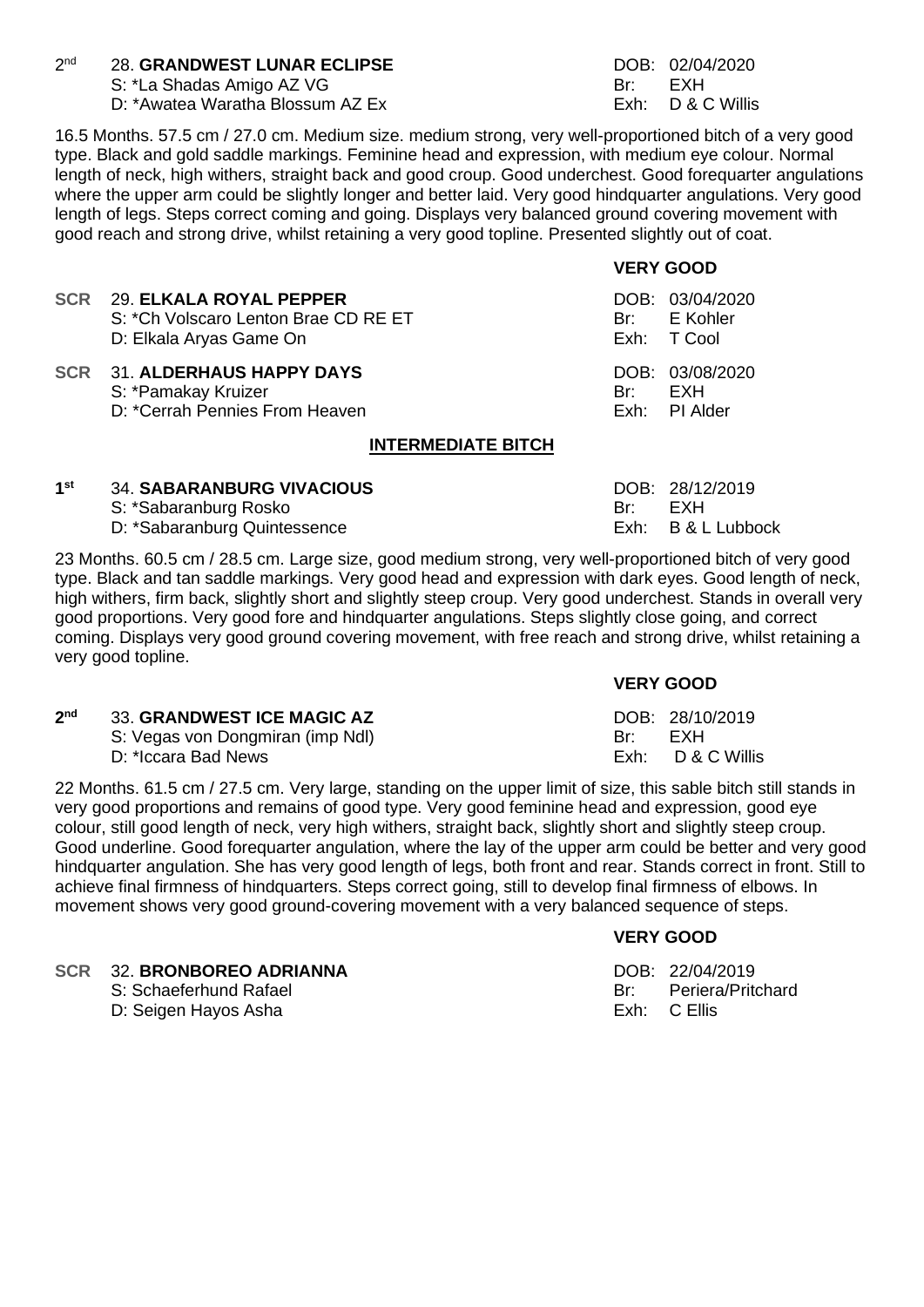## **OPEN BITCH**

#### **1 st** 35**. \*SABARANBURG REIKKI** DOB: 03/09/2017

S: \*UK Ch Conbhairean Freddie (imp UK) Br: EXH

D: \*Boney M vom Bad Waldle IPO2 (imp Deu) Exh: B & L Lubbock

3 Years 11.5 Months. 61.5 cm / 28.0 cm. Very large, standing on the upper limit of size, strong, still very well-proportioned bitch of very good type. Black and tan saddle markings. Very good feminine head and expression with dark eyes. Normal length of neck, high withers, firm back, slightly short and slightly steep croup. Good underchest. Very good fore and hindquarter angulations. Steps slightly wide going and correct coming.. Displays very balanced ground-covering movement with free reach and strong drive where the withers could remain just a little higher.

|                 |                                        |      | .               |
|-----------------|----------------------------------------|------|-----------------|
| 2 <sub>nd</sub> | <b>38. *LASHADAS BORN MAGIC</b>        |      | DOB: 04/09/2018 |
|                 | S: *Labo vom Schollweiher VA (imp Deu) | Br - | FXH             |
|                 | D: *LaShadas Onyx Ex                   |      | Exh: S Hosking  |

2 Years 11.5 Months. 60.0 cm / 29.5 cm. Large, very strong, very well-proportioned bitch of very good type and very balanced anatomy. Black and gold saddle markings. Very good head and expression, with good eye colour. Very good length of neck, high withers, straight, firm back and very good croup. Good underchest. Very good fore and hindquarter angulations. Steps correct going and coming. Presented in slightly heavy condition. In movement displays a very good ground-covering movement, which is very balanced with very good reach and drive.

| 3 <sup>rd</sup> | <b>39. *GRANDWEST ELANA</b>            |     | DOB: 26/04/2019  |
|-----------------|----------------------------------------|-----|------------------|
|                 | S:*Pepe von der Zenteiche (imp Deu) AZ | Br∵ | Grandwest        |
|                 | D: Grandwest Bella Mia AZ Ex           |     | Exh: DR&CMWillis |

28 Months. 60.5 cm / 26.5 cm. Just oversize, strong, very well-proportioned bitch of good type. Black and gold saddle markings. Very good feminine head and expression. Normal length of neck, good withers, straight back, slightly short and steep croup. Good underchest. Very good length of legs both front and rear. Stands correct both front and rear. Steps correct going and coming, elbows could be just slightly firmer. Displays very good ground-covering movement with free reach and strong drive.

| 4 <sup>th</sup> | <b>36. *CERRAH PENNIES FROM HEAVEN</b><br>S: Ch Volscaro Lenton Brae CCD RN ET | DOB: 12/03/2018<br>Br: S Mucco |
|-----------------|--------------------------------------------------------------------------------|--------------------------------|
|                 | D: Beychief Cupids Destiny                                                     | Exh: PIAlder                   |

3 Years 5.5 Months. 61.5 cm / 27.5 cm. Very large, standing on the upper limit of size, strong, very wellproportioned bitch of very good type and overall very balanced construction. Black and gold saddle markings. Strong feminine head and expression. Normal length of neck, high withers, straight back and good croup. Good underline. Very good fore and hindquarter angulations. Presented in slightly heavy condition. Stands correct in front and behind. Displays very good ground covering movement, with balanced reach and drive.

|                                   | --------- |                    |
|-----------------------------------|-----------|--------------------|
| SCR 37. *SABARANBURG SENECA       |           | DOB: 02/06/2018    |
| S: *Ch Seigen Suris Alfie AZ Ex M | Rr∙ ∴     | FXH                |
| D: *Sabaranburg Purple Haze AZ Ex |           | Exh: B & L Lubbock |

**Challenge Bitch \_35 \*Sabaranburg Reikki + Reserve Challenge Bitch \_38 \*LaShadas Born Magic**

**EXCELLENT**

**EXCELLENT**

**EXCELLENT**

**EXCELLENT**